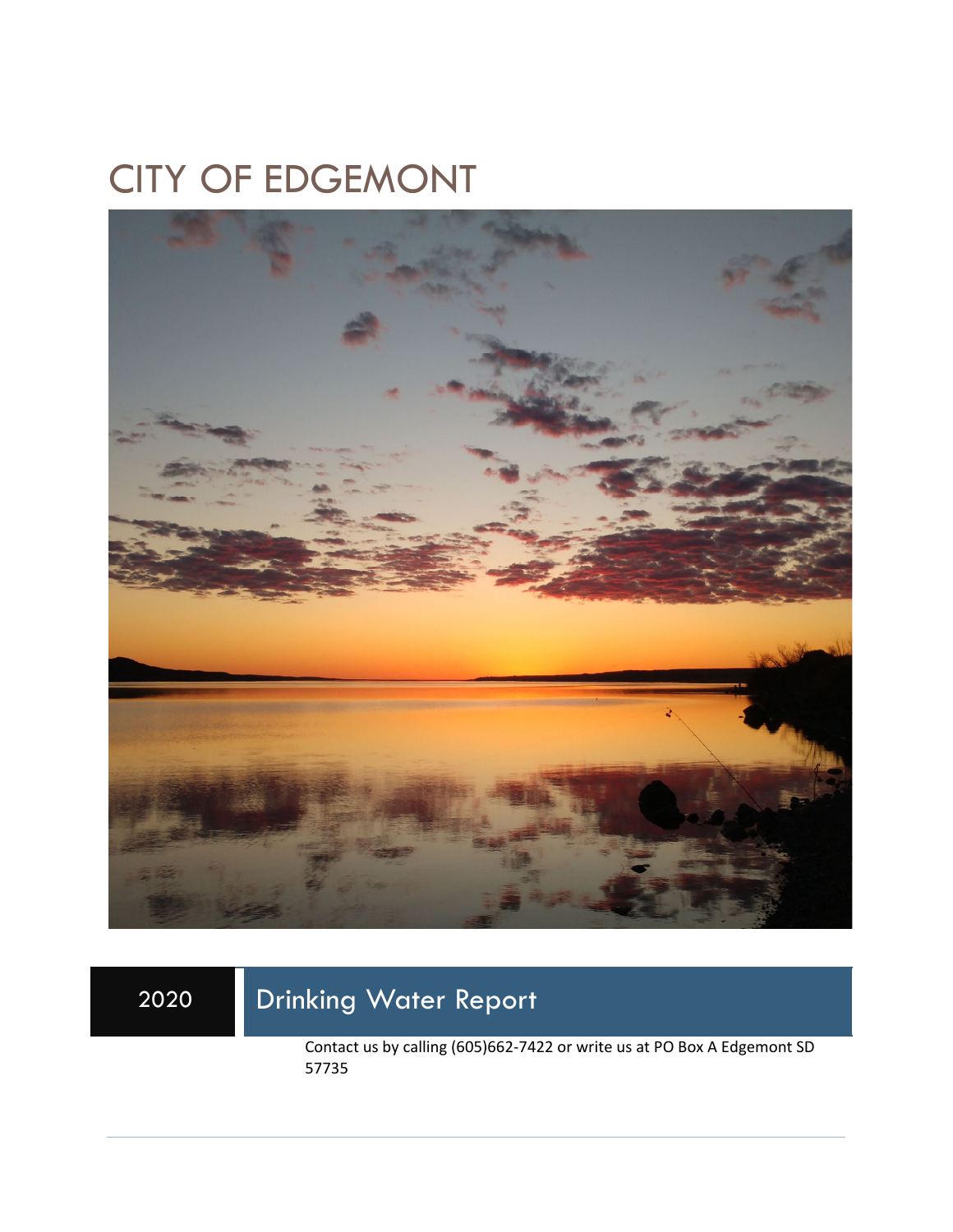# City of Edgemont

#### **DRINKING WATER REPORT**

### WATER QUALITY

Last year, the City of Edgemont monitored your drinking water for possible contaminants. This report is a snapshot of the quality of the water that we provided last year. Included are details about where your water comes from, what it contains, and how it compares to Environmental Protection Agency (EPA) and state standards. We are committed to providing you with information because informed customers are our best allies.

#### **Water Source**

We serve more than 774 customers an average of 262,000 gallons of water per day. Our water is groundwater that we produce from local wells. The state has performed an assessment of our source water and they have determined that the relative susceptibility rating for the Edgemont public water supply system is low.

**For more information about your water and information on opportunities to participate in public meetings, call (605)662-7422 and ask for Karen Cain.** 

#### **Additional Information**

The sources of drinking water (both tap water and bottled water) include rivers, lakes, streams, ponds, reservoirs, springs, and wells. As water travels over the surface of the land or through the ground, it dissolves naturally-occurring minerals, and can pick up substances resulting from the presence of animals or from human activity.

Contaminants that may be present in source water include:

- *Microbial contaminants*, such as viruses and bacteria, which may come from sewage treatment plants, septic systems, agricultural livestock operations, and wildlife.
- *Inorganic contaminants*, such as salts and metals, which can be naturally-occurring or result from urban stormwater runoff, industrial or domestic wastewater discharges, oil and gas production, mining, or farming.
- *Pesticides and herbicides,* which may come from a variety of sources such as agriculture, urban stormwater runoff, and residential uses.
- *Organic chemical contaminants*, including synthetic and volatile organic chemicals, which are byproducts of industrial processes and petroleum production, and can also come from gas stations, urban stormwater runoff, and septic systems.
- *Radioactive contaminants*, which can be naturally-occurring or be the result of oil and gas production and mining activities.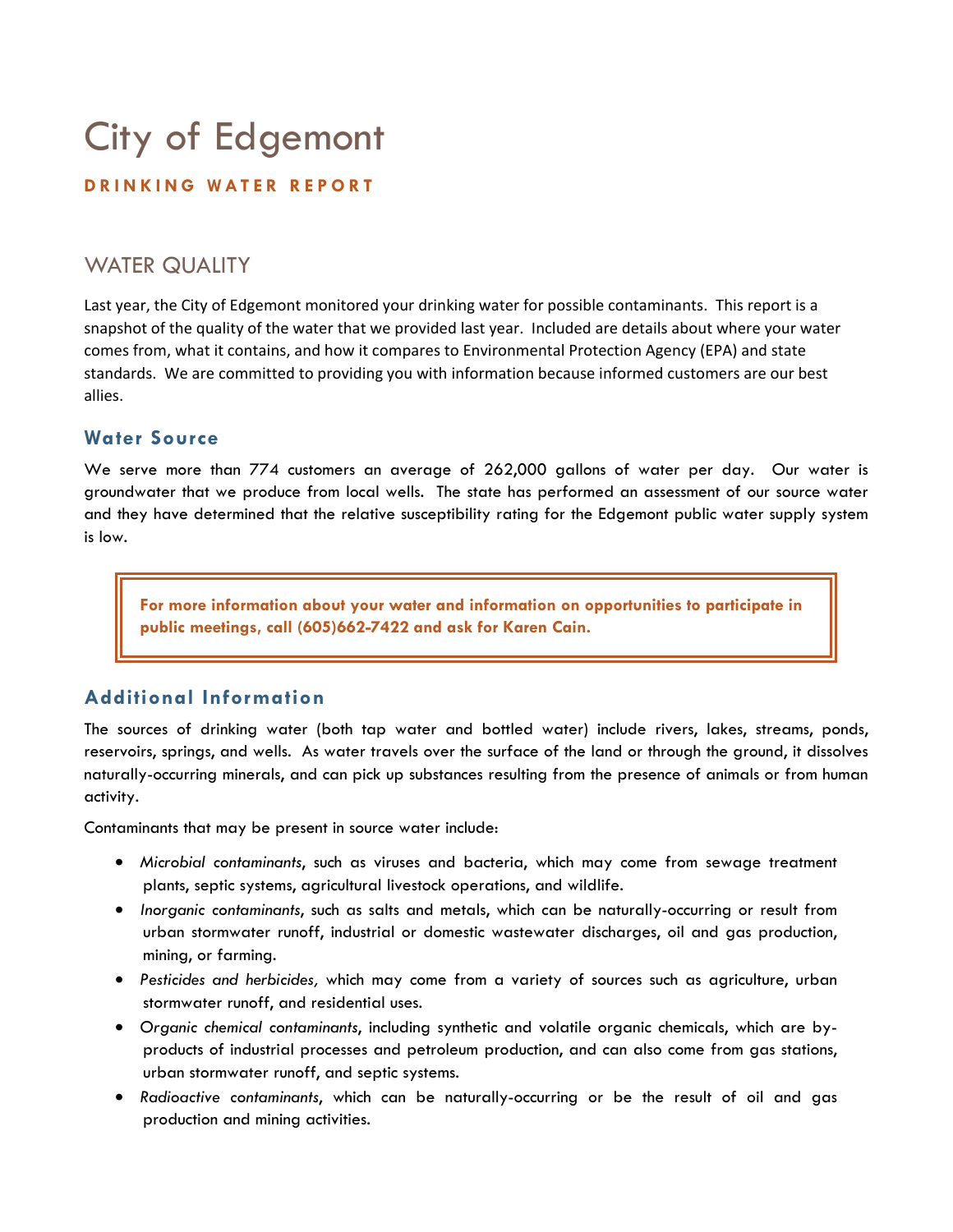In order to ensure that tap water is safe to drink, EPA prescribes regulations which limit the amount of certain contaminants in water provided by public water systems. FDA regulations establish limits for contaminants in bottled water which must provide the same protection for public health.

Drinking water, including bottled water, may reasonably be expected to contain at least small amounts of some contaminants. The presence of contaminants does not necessarily indicate that water poses a health risk. More information about contaminants and potential health effects can be obtained by calling the Environmental Protection Agency's Safe Drinking Water Hotline (800-426-4791).

Some people may be more vulnerable to contaminants in drinking water than the general population. Immunocompromised persons such as persons with cancer undergoing chemotherapy, persons who have undergone organ transplants, people with HIV/AIDS or other immune system disorders, some elderly, and infants can be particularly at risk from infections. These people should seek advice about drinking water from their health care providers. EPA/CDC guidelines on appropriate means to lessen the risk of infection by *Cryptosporidium* and other microbial contaminants can be obtained by calling the Environment Protection Agency's Safe Drinking Water Hotline (800-426-4791).

If present, elevated levels of lead can cause serious health problems, especially for pregnant women and young children. Lead in drinking water is primarily from materials and components associated with service lines and home plumbing. The City of Edgemont public water supply system is responsible for providing high quality drinking water, but cannot control the variety of materials used in plumbing components. When your water has been sitting for several hours, you can minimize the potential for lead exposure by flushing your tap for 30 seconds to 2 minutes before using water for drinking or cooking. If you are concerned about lead in your water, you may wish to have your water tested. Information on lead in drinking water, testing methods, and steps you can take to minimize exposure is available from the Safe Drinking Water Hotline or at *http://www.epa.gov/safewater/lead*.

#### **Detected Contaminants**

The attached table lists all the drinking water contaminants that we detected during the 2020 calendar year. The presence of these contaminants in the water does not necessarily indicate that the water poses a health risk. Unless otherwise noted, the data presented in this table is from testing done January 1 – December 31, 2020 The state requires us to monitor for certain contaminants less than once per year because the concentrations of these contaminants are not expected to vary significantly from year to year. Some of the data, though representative of the water quality, is more than one year old.